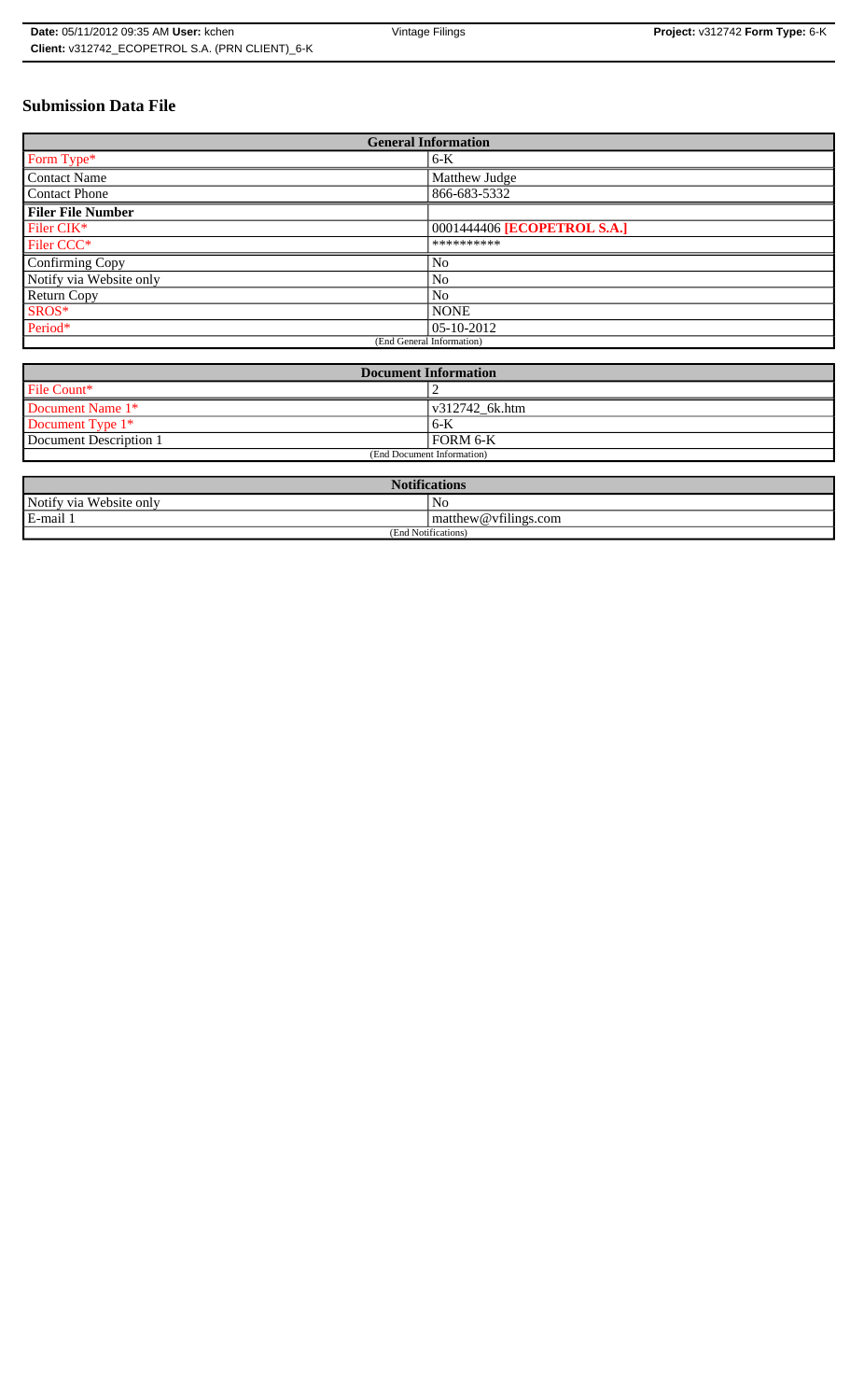### **SECURITIES AND EXCHANGE COMMISSION Washington, D.C. 20549**

 $\overline{a}$ 

 $\overline{a}$ 

 $\overline{a}$ 

 $\overline{a}$ 

#### **FORM 6-K REPORT OF FOREIGN PRIVATE ISSUER PURSUANT TO RULE 13a-16 OR 15d-16 OF THE SECURITIES EXCHANGE ACT OF 1934**

May 2012

Commission File Number: 333-153452

**ECOPETROL S.A.**

*(Exact name of registrant as specified in its Charter)*  $\overline{a}$ 

Carrera 7 No. 37 – 69 BOGOTA – COLOMBIA *(Address of registrant's principal executive offices)*

Indicate by check mark whether the registrant files or will file annual reports under cover Form 20-F or Form 40-F.

Form 20-F  $\boxtimes$  Form 40-F  $\Box$ 

Indicate by check mark if the registrant is submitting the Form 6-K in paper as permitted by Regulation S-T Rule 101(b)(1):

Yes □ No ⊠

Indicate by check mark if the registrant is submitting the Form 6-K in paper as permitted by Regulation S-T Rule 101(b)(7):

Yes □ No ⊠

Indicate by check mark whether by furnishing the information contained in this Form, the registrant is also thereby furnishing the information to the Commission pursuant to Rule 12g3-2(b) under the Securities Exchange Act of 1934.

Yes □ No ⊠

If "Yes" is marked, indicate below the file number assigned to the registrant in connection with Rule 12g3-2(b): 82- N/A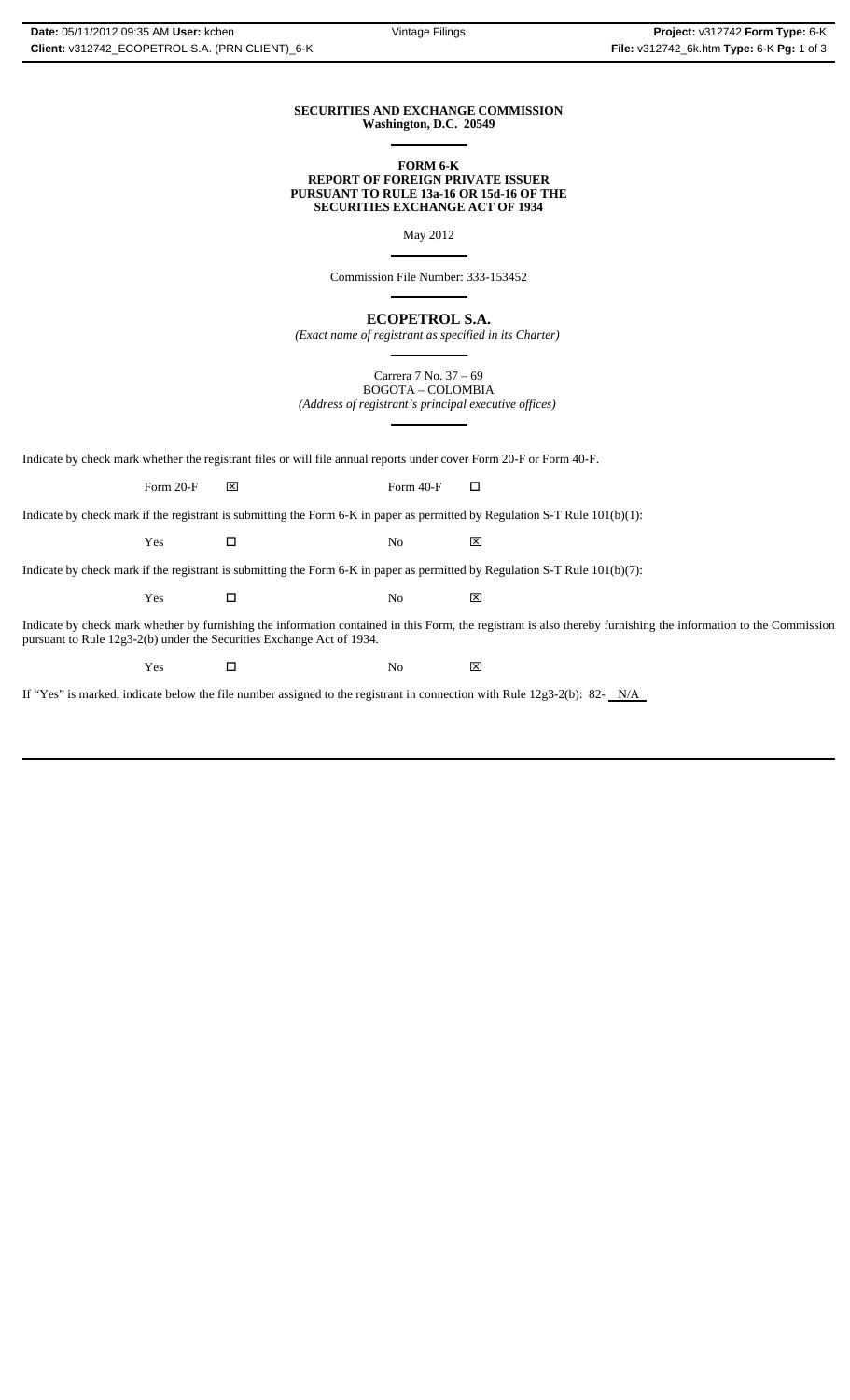

# **Financing assured for phase 1 of Bicentenario Pipeline**

Ecopetrol (NYSE: EC; BVC: ECOPETROL; TSX: ECP) announces the financial closing of the phase 1 of the Bicentenario Pipeline. The financing was completed with a syndicated loan from Colombian banks in the amount of \$2.1 trillion pesos. The financial terms include an interest rate of DTF + 4.54%, and a term of 12 years with a 1-year grace period.

The loan does not include any financial guarantee from the partners. However, there are "ship or pay" transport commitments from the partners which are intended to ensure the necessary revenues to meet the debt service payments of the syndicate loan.

Seven oil companies with operations in Colombia are partners in the Bicentenario Pipeline (including Ecopetrol with a 55% stake). The pipeline will transport oil from the Llanos Orientales region to the port of Coveñas on the Colombian Caribbean coast. Phase 1 of the pipeline will connect the stations of Araguaney and Banadía.

### **Bogota, Colombia – May 11, 2012**

*Ecopetrol is Colombia's largest integrated oil & gas company, where it accounts for 60% of total production. It is one of the top 50 oil companies in the world and the fourth largest oil company in Latin America. The Company is also involved in exploration and production activities in Brazil, Peru and the United States Gulf Coast, and owns the main refineries in Colombia, most of the network of oil and multiple purpose pipelines in the country, petrochemical plants, and is entering into the biofuels business.*

*This release contains forward-looking statements relating to the prospects of the business, estimates for operating and financial results, and those related to growth prospects of Ecopetrol. These are merely projections and, as such, are based exclusively on the expectations of management concerning the future of the business and its continued access to capital to fund the Company's business plan. Such forward-looking statements depend, substantially, on changes in market conditions, government regulations, competitive pressures, the performance of the Colombian economy and the industry, among other factors; therefore, they are subject to change without prior notice.*

**Contact us for any additional information:**

**Investor Relations Alejandro Giraldo** Phone: +571-234-5190 Email: investors@ecopetrol.com.co

**Media Relations (Colombia) Mauricio Téllez** Phone: + 571-2345377 Fax: +571-2344480 Email: mtellez@ecopetrol.com.co

Website: www.ecopetrol.com.co